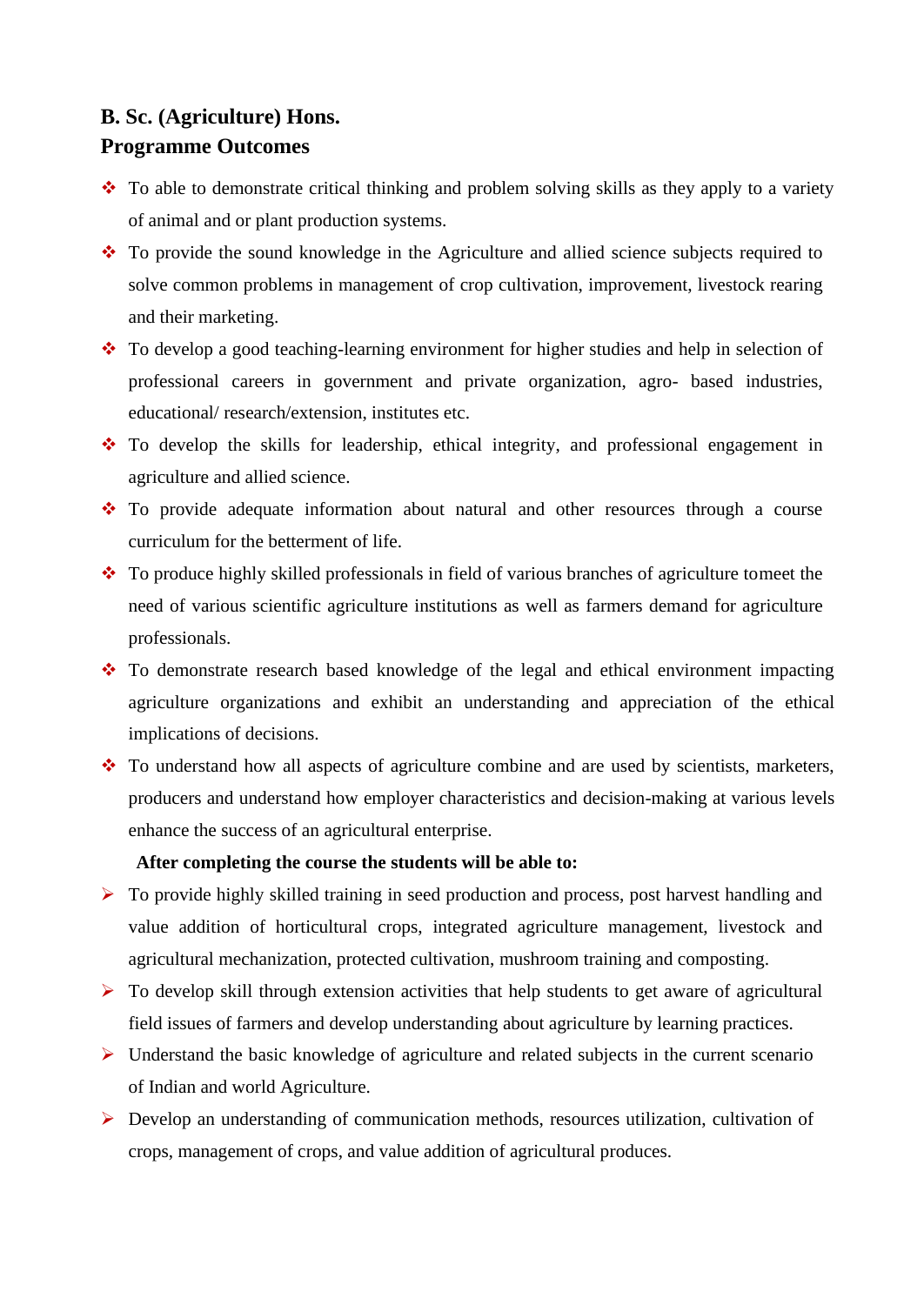- ➢ Develop the skills to manage agricultural farms, enhance quality of farm- produces and their commercial utilization.
- ➢ Demonstrate the methods used in collection, presentation of data and analysis of results of experiments in laboratories and fields and their validation.
- ➢ Understand all related methods in agriculture to increase the profit from crop fields and livestock.
- ➢ Learn to make optimum decision at various levels that enhances the success as an agricultural enterprise.
- ➢ Extension activities in agriculture and allied sectors around the local villages through Rural Agricultural Work Experience and Agro-industrial Attachment (RAWE & AIA).
- ➢ Harmonize the relation with Agriculture Research Institutions, State Agriculture Universities, Krishi Vigyan Kendra (KVK), etc.
- ➢ Motivate for entrepreneurship, start-up through project planning and execution, research and training during field visits etc.
- ➢ To demonstrate and understanding of the appreciation for the importance of the impact of globalization and diversity in agriculture.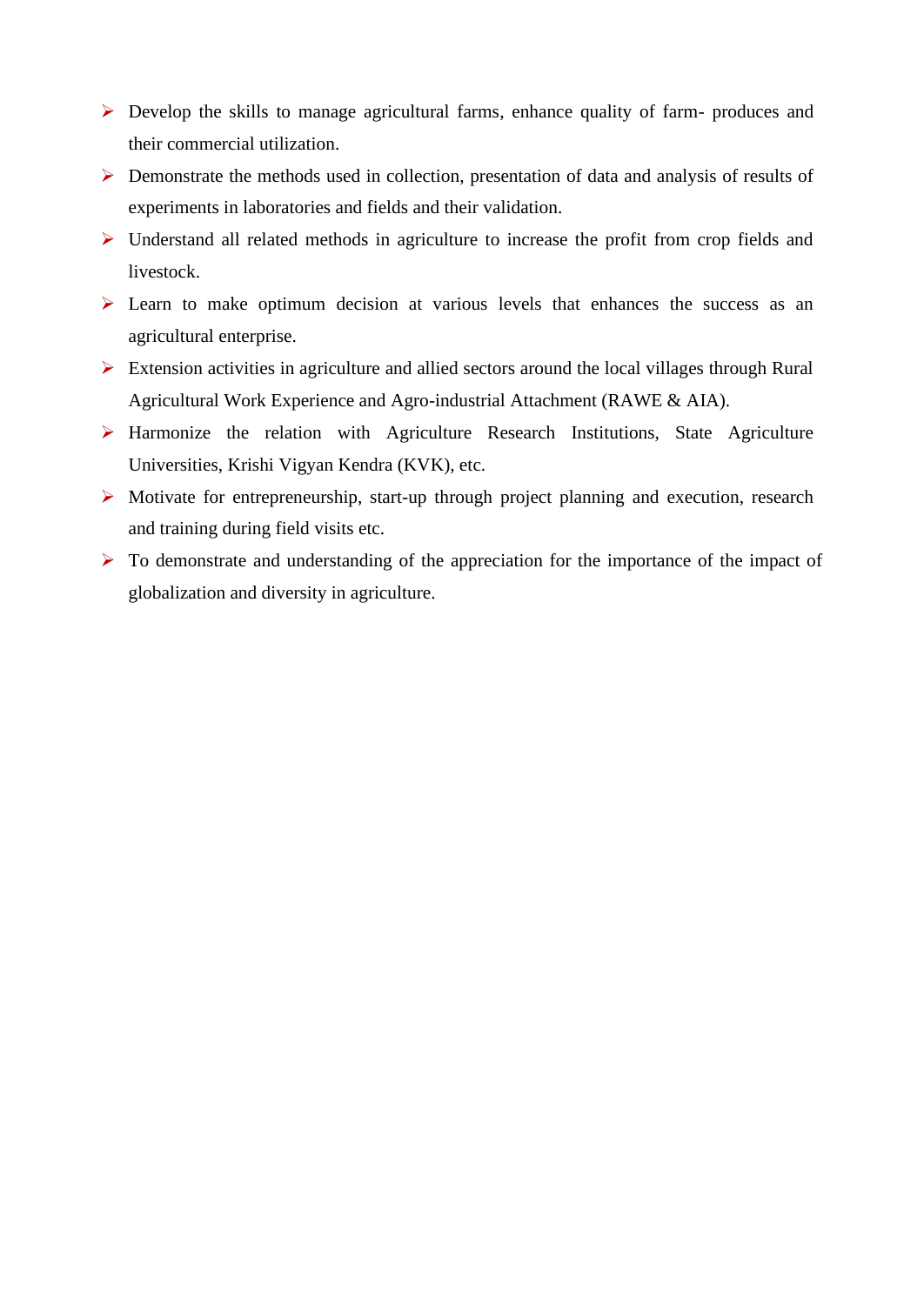| <b>Course outcomes of B.Sc. (Hons.) Agriculture</b> |  |
|-----------------------------------------------------|--|
|-----------------------------------------------------|--|

| <b>Semester-I</b> |                      |                                                                  |
|-------------------|----------------------|------------------------------------------------------------------|
| <b>Subject</b>    | <b>Subject title</b> | <b>Subject Outcome</b>                                           |
| <b>Code</b>       |                      |                                                                  |
| <b>AGRB</b>       | Fundamental of       | • Educate about the concepts of horticulture; importance         |
| 1101C             | horticulture         | and scope, botanical classification of horticultural crops;      |
|                   |                      | climate and soil, and propagation methods of different           |
|                   |                      | horticultural crops etc.                                         |
|                   |                      | Describe the various principles and methods of training          |
|                   |                      | and pruning, kitchen gardening, basic principles of              |
|                   |                      | orchard establishment, unfruitfulness etc.                       |
|                   |                      | By the end of this course students will be able to               |
|                   |                      | critically evaluate the information related to horticulture      |
|                   |                      | as being scientifically based or opinion based and               |
|                   |                      | contribute to the knowledge based information.                   |
|                   |                      | Analyze the various problems with horticulture crop              |
|                   |                      | production                                                       |
| <b>AGRB</b>       | Fundamental<br>of    | • Familiarize the students with different concepts of soil,      |
| 1103C             | soil science         | classification and soil of India.                                |
|                   |                      | Understand the soil organism, organic matter and soil            |
|                   |                      | pollution.                                                       |
|                   |                      | Develop the skills of soil sampling techniques and               |
|                   |                      | sampling tools.                                                  |
|                   |                      | Students learn about physical and chemical properties of         |
|                   |                      | soil and their effect on plant's health.                         |
|                   |                      | To aware the students about causes, effects and remedies         |
|                   |                      | to prevention and mitigation of soil pollution.                  |
|                   |                      | To knowledge about soil forming rocks and minerals,<br>$\bullet$ |
|                   |                      | their weathering and soil forming processes and climatic         |
|                   |                      | factors affect them.                                             |
| <b>AGRB</b>       | Fundamental<br>of    | Discuss about the agronomy, fertilizer, organic manures,         |
| 1106C             | Agronomy             | agricultural tools, horticultural crops; use of iron and         |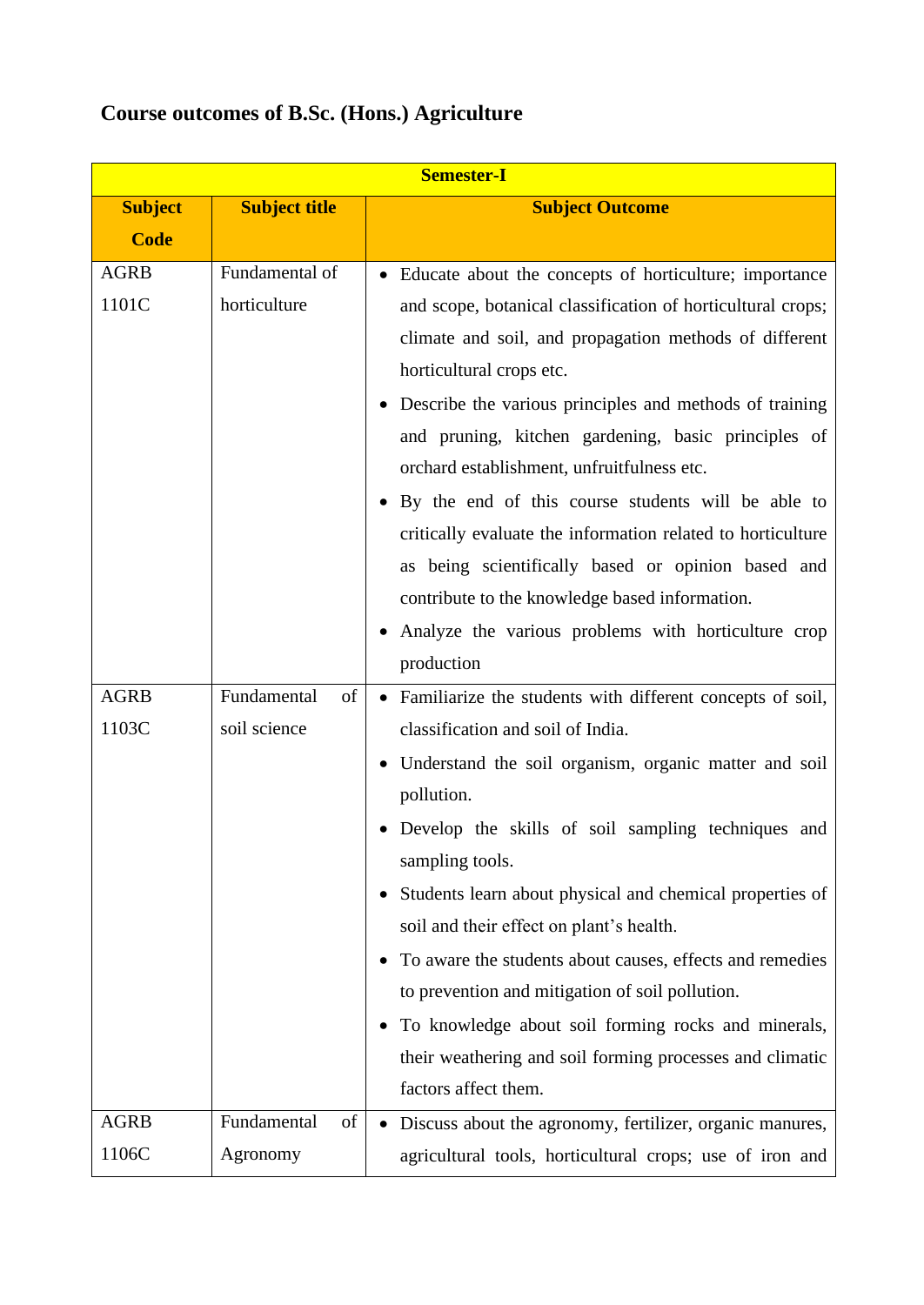|             |                      | steel in agriculture.                                                   |
|-------------|----------------------|-------------------------------------------------------------------------|
|             |                      | Identify the different agricultural tools, fertilizers, seeds,          |
|             |                      | and weeds.                                                              |
|             |                      | Operate the agricultural tools in the field.                            |
|             |                      | Differentiate the fertilizers, manure $\&$ bio-fertilizers.             |
| <b>AGRB</b> | Introduction<br>to   | • Educate about the importance of trees in agriculture,                 |
| 1104C       | Forestry             | forest regeneration, forest mensuration, agro-forest;                   |
|             |                      | factors affecting standing trees in forest and plantations;             |
|             |                      | salient features of Indian Forest Policies, forest                      |
|             |                      | management, forest resources and produce, forest cover                  |
|             |                      | in India and in different states, social life and                       |
|             |                      | environmental issues, etc.                                              |
|             |                      | Develop the understanding of methods used in forest                     |
|             |                      | regeneration, land recreation, nursery and<br>forest                    |
|             |                      | management, silvicultural practices, collecting of non-                 |
|             |                      | timber forest products, etc.                                            |
|             |                      | Develop the skills in nursery preparation of forest trees,<br>$\bullet$ |
|             |                      | tending operations, forest mensuration, selection of trees              |
|             |                      | in agro-forestry, etc.                                                  |
|             |                      | Develop the ability to measure plant and tree growth,<br>$\bullet$      |
|             |                      | volume of felled and standing trees, age of trees, natural              |
|             |                      | and artificial regeneration, basal cover of forests, etc.               |
|             |                      |                                                                         |
| <b>AGRB</b> | Biochemistry<br>$\&$ | Educate the outlines of bio-molecules, metabolic                        |
| 1102C       | Bio Tech.            | pathways, morphology and anatomy of living cells.                       |
|             |                      | Develop the understanding of energy synthesis,<br>$\bullet$             |
|             |                      | hereditary mechanisms, enzymatic reactions, cellular                    |
|             |                      | function and growth, molecular tests, etc.                              |
|             |                      | Develop the skills for applying principles and methods<br>$\bullet$     |
|             |                      | biochemistry and biotechnology to understand plant                      |
|             |                      | growth and metabolisms.                                                 |
|             |                      | Develop the ability to apply advance techniques for                     |
|             |                      | standardization of biochemical processes in plants,                     |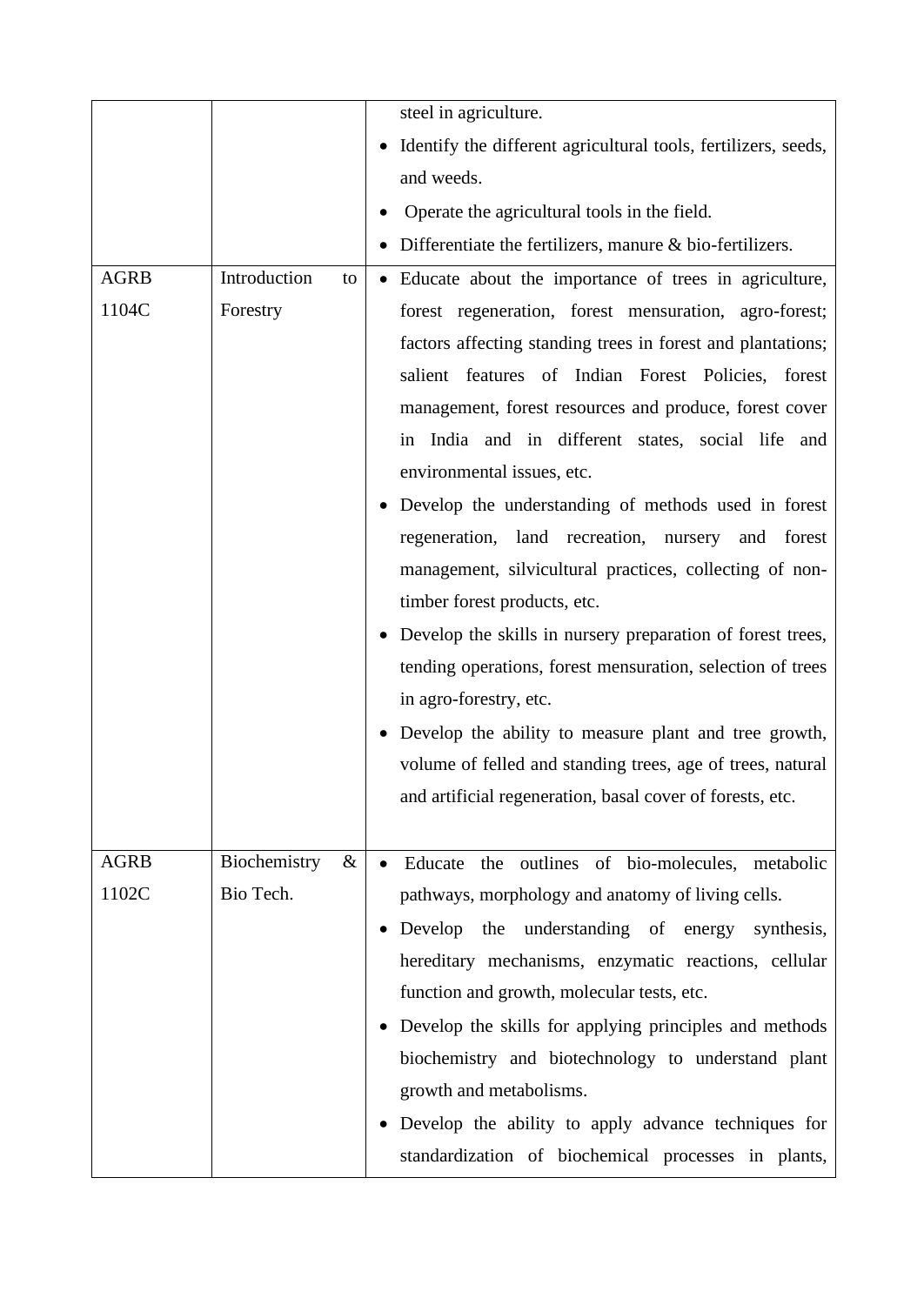|              |                      | optimize cell and tissue growth and culture plant cell and          |
|--------------|----------------------|---------------------------------------------------------------------|
|              |                      | tissue in the laboratory.                                           |
| AGRB 1110    | Agriculture          | • Understand the relevance of heritage in agriculture.              |
| T            | Heritage             | Understand the scope of agriculture in future.<br>$\bullet$         |
|              |                      | Develop the skills on philosophical and technical<br>٠              |
|              |                      | difference between historical and scientific agriculture            |
|              |                      | Develop an evaluative thinking on the facts and                     |
|              |                      | information about agricultural history                              |
| <b>AGRB</b>  | Rural<br>Sociology   | After completing of the course the students will be able            |
| 1107T        | Education            | to acquaint the knowledge on various aspects related to             |
|              | Psychology           | rural society, nature and structure of Indian rural society,        |
|              |                      | social stratification, social institution, cultural concept,        |
|              |                      | meaning and significance of agricultural extension and              |
|              |                      | social groups.                                                      |
|              |                      | Develop understanding on the significance of culture for            |
|              |                      | the<br>society, connotation of personality<br>in<br>the             |
|              |                      | corporate/professional world, learning attitude and self-           |
|              |                      | motivation.                                                         |
|              |                      | Develop the personality of the students for the                     |
|              |                      | professional world, self-assessment, learn rectification            |
|              |                      | and improvement.                                                    |
|              |                      | • Develop the evaluative thinking on need of soft skills            |
|              |                      | (self- motivation, learning attitude, positive attitude,            |
|              |                      | aspiring thoughts) while improvising oneself. Analyzing             |
|              |                      | attitude on rural society, nature and structure of rural            |
|              |                      | society and components of rural society.                            |
|              |                      | Analyze the salient features of Personality and Learning.           |
|              |                      | Evaluate intelligence, motivation, various theories of<br>$\bullet$ |
|              |                      | motivation                                                          |
| <b>AGRB</b>  | 1108<br>Introductory | • Educate the basics terms describe life and its basic              |
| $\mathsf{C}$ | <b>Biology</b>       | characteristics, taxonomy, evolution, eugenics, etc.                |
|              |                      | Develop the understanding of plant morphology, vital<br>$\bullet$   |
|              |                      | metabolisms of the cell, system of organizations,                   |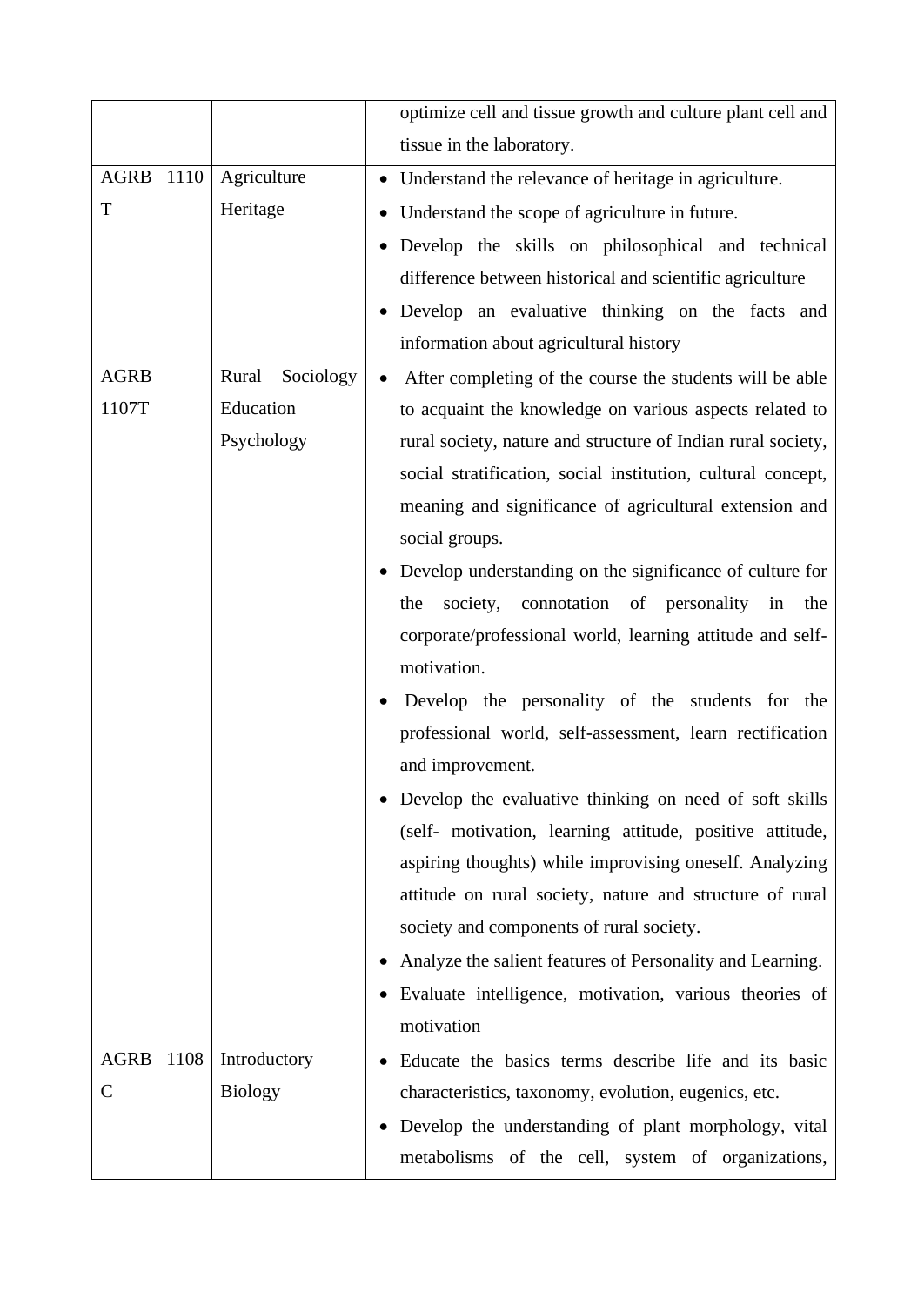|                   |              |    | reproduction and seed germination, role of forest trees       |
|-------------------|--------------|----|---------------------------------------------------------------|
|                   |              |    | and animals in agriculture, etc.                              |
|                   |              |    | Develop the skills in mounting samples of plant and           |
|                   |              |    | animal cell/tissue microscopy, identification<br>and          |
|                   |              |    | classification of plants and animals, categorization of       |
|                   |              |    | inflorescence, flower and fruits, etc.                        |
|                   |              |    | Develop<br>ability<br>differentiate<br>to<br>characters<br>of |
|                   |              |    | Brassicaceae, Fabaceae, Poaceae and other families of         |
|                   |              |    | plants.                                                       |
|                   |              |    |                                                               |
|                   |              |    | <b>Semester - II</b>                                          |
| <b>AGRB 1201C</b> | Fundamental  | of | explain with concepts, scope, and importance of               |
|                   | Genetics     |    |                                                               |
|                   |              |    | genetics in the field of agriculture                          |
|                   |              |    | Develop the understanding of Mendelian                        |
|                   |              |    | principles and their significance in heredity and             |
|                   |              |    | inheritance of Qualitative & Quantitative traits              |
|                   |              |    | To interpret the process and purpose of cell                  |
|                   |              |    | division, linkage, crossing over, gene interaction,           |
|                   |              |    | sex determination, and blood group genetics                   |
|                   |              |    | To analyze the possible genotypes that could                  |
|                   |              |    | occur in an offspring, according to the genotype of           |
|                   |              |    | the two parents with help of Probability and Chi-             |
|                   |              |    | square test.                                                  |
| <b>AGRB</b>       | Agriculture  |    | explain with basic terms of microorganisms,                   |
| 1202C             | Microbiology |    | prokaryotic and eukaryotic microbes, microbial                |
|                   |              |    | growth, pure culture, microbial association, soil             |
|                   |              |    | fertility, symbiotic, associative and asymbiotic of           |
|                   |              |    | microbes, bio-fertilizers, bio- pesticides, bio-              |
|                   |              |    | degradation, etc.                                             |
|                   |              |    | Develop the understanding of the role of microbes             |
|                   |              |    | in soil fertility, crop production and human                  |
|                   |              |    | welfare.                                                      |
|                   |              |    | Develop the skills in utilization of various                  |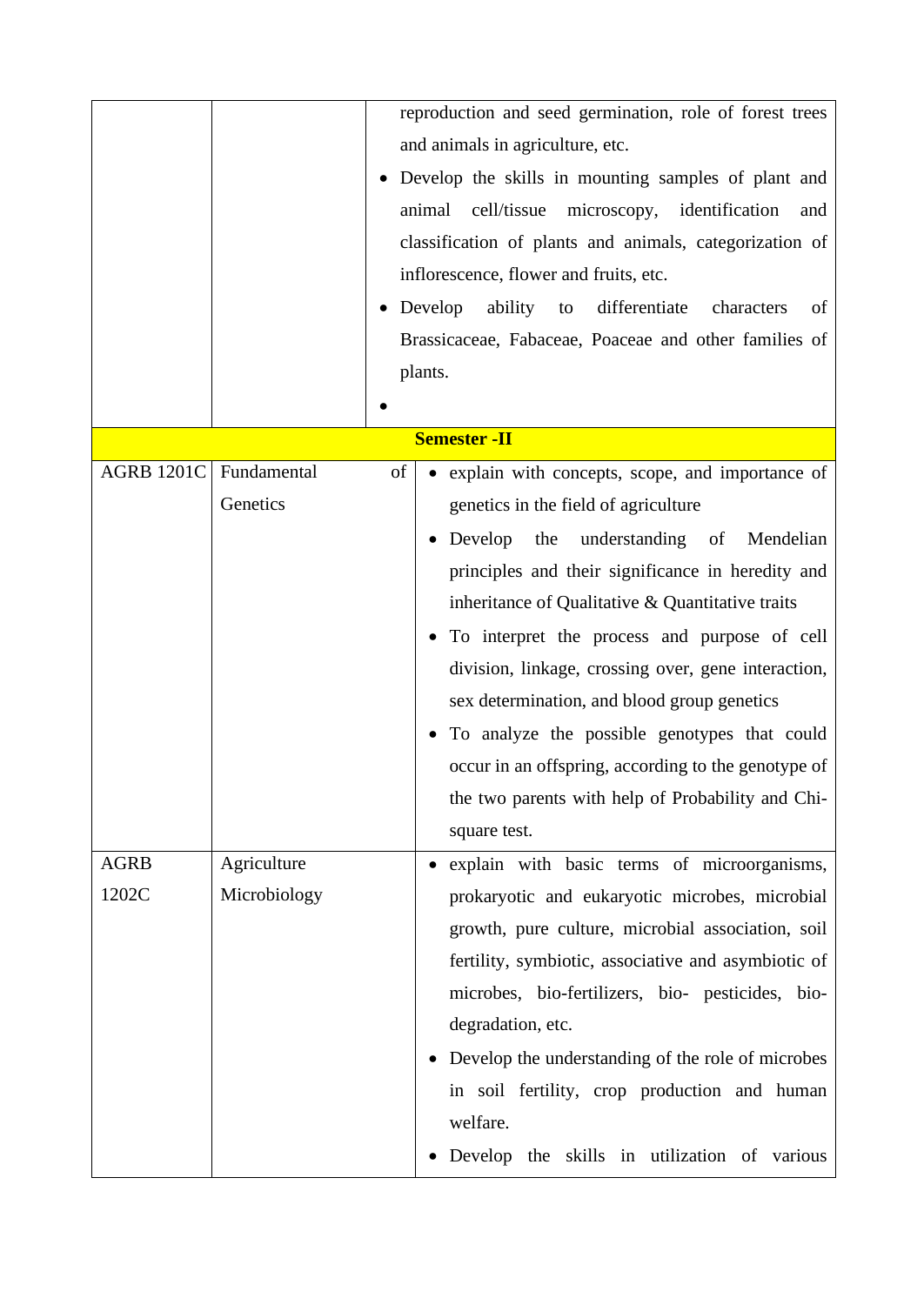|             |                                | methods, equipment, laboratory tools, glassware,            |
|-------------|--------------------------------|-------------------------------------------------------------|
|             |                                | etc. for isolation, identification, preservation,           |
|             |                                | classification and utilization of useful microbes.          |
|             |                                | Develop the ability to differentiate useful, virulent       |
|             |                                | and non-useful microbes.                                    |
| <b>AGRB</b> | Soil<br>$\&$<br>Water<br>Cons. | • Learn the soil and water conservation techniques          |
| 1203C       | Engg.                          | and provide knowledge about soil erosion, their             |
|             |                                | causes and agents.                                          |
|             |                                | Develop the knowledge about water erosion,<br>$\bullet$     |
|             |                                | Gully classification, their control and soil loss           |
|             |                                | measurement techniques.                                     |
|             |                                | Develop the knowledge and understanding of the<br>$\bullet$ |
|             |                                | mechanical measure for controlling soil and water           |
|             |                                | erosion.                                                    |
|             |                                | Develop the skills about water harvesting, their            |
|             |                                | techniques, wind erosion and their control.                 |
|             |                                | Student learn about soil and moisture conservation          |
|             |                                | techniques<br>reclamation<br>and<br>of<br>degraded          |
|             |                                | agricultural land.                                          |
| <b>AGRB</b> | Crop Physiology                | Develop an ability to identify C3, C4 and CAM               |
| 1204C       |                                | plants, analyze the physical and chemical factors           |
|             |                                | regulate plant growth, evaluate visual symptoms             |
|             |                                | of nutrients deficiency in plants, etc.                     |
|             |                                | Develop the understanding of mechanisms of                  |
|             |                                | various<br>metabolic<br>plants<br>processes<br>in           |
|             |                                | Photosynthesis, respiration, fat metabolism, plant          |
|             |                                | growth, nutrient absorption, etc.                           |
| <b>AGRB</b> | Agri. Economics                | Identify elements<br>of business<br>success<br>1n           |
| 1205T       |                                | agriculture and food-processing<br>as<br>well<br>as         |
|             |                                | determine economic<br>elements<br>that<br>role<br>of        |
|             |                                | agriculture in national economy.                            |
|             |                                | Propose methods of micro- and macroeconomic                 |
|             |                                | decision making in agriculture in different agro-           |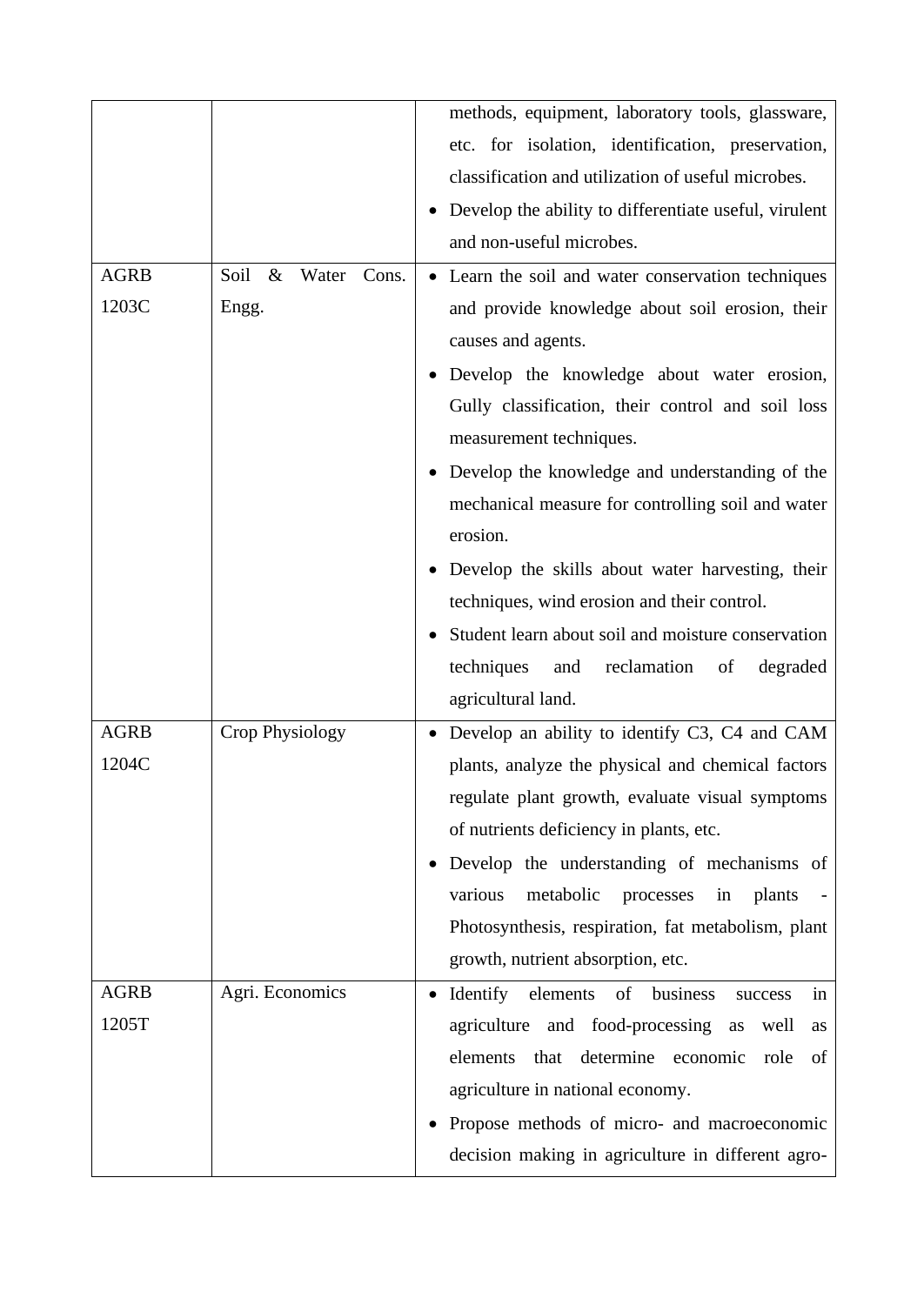|                            |                                                 | ecological and agro-economic circumstances.                                                                                                                                                                                                                                                                                                                   |  |
|----------------------------|-------------------------------------------------|---------------------------------------------------------------------------------------------------------------------------------------------------------------------------------------------------------------------------------------------------------------------------------------------------------------------------------------------------------------|--|
| AGRB 1206<br>$\mathcal{C}$ | Fundamental<br>of Plant<br>Pathology            | Student will acquaint about concepts of plant<br>pathogens, major disease causing organisms and<br>their etiology.<br>To provide specific knowledge about<br>host<br>pathogen interactions. Recognition of plant<br>disease is the first step in doing something about<br>them.<br>• To give specific knowledge about environment<br>and disease development. |  |
| <b>AGRB</b><br>1207C       | Fundamental<br>of<br>Entomology                 | able<br>identify<br>morphological<br>To<br>be<br>to<br>$\bullet$<br>characteristics, feeding habit and habitat of<br>agriculturally important insect-pest.<br>To be able to apply concepts and analytical<br>approaches in evolutionary biology, genetics and<br>other areas of insect biology of the student's<br>choice.                                    |  |
| <b>AGRB</b>                | Fundamental<br>of                               | • Skilled about concept and principle of Extension                                                                                                                                                                                                                                                                                                            |  |
| 1208C                      | Agricultural<br>Ext.<br>Education               | education their application at village, the, and<br>district level                                                                                                                                                                                                                                                                                            |  |
| <b>Semester-III</b>        |                                                 |                                                                                                                                                                                                                                                                                                                                                               |  |
| AGRON201                   | Crop<br>Production<br>Tech-I<br>Kharif<br>Crops | • Students are skilled about concept and principles<br>of Crop Production Technology.<br>Students will be able to know about origin,<br>distribution,<br>geographical<br>and<br>economic<br>importance, soil and climatic requirements,<br>varieties, cultural practices and yield of Rabi<br>crops.                                                          |  |
| <b>GPB 201</b>             | Fundamental<br>of<br><b>Plant Breeding</b>      | • List out various contribution, the significance of<br>plant breeding and its milestone in the field of<br>agriculture<br>Develop the understanding about modes of<br>$\bullet$<br>selection, the evolution of crops, conservation of                                                                                                                        |  |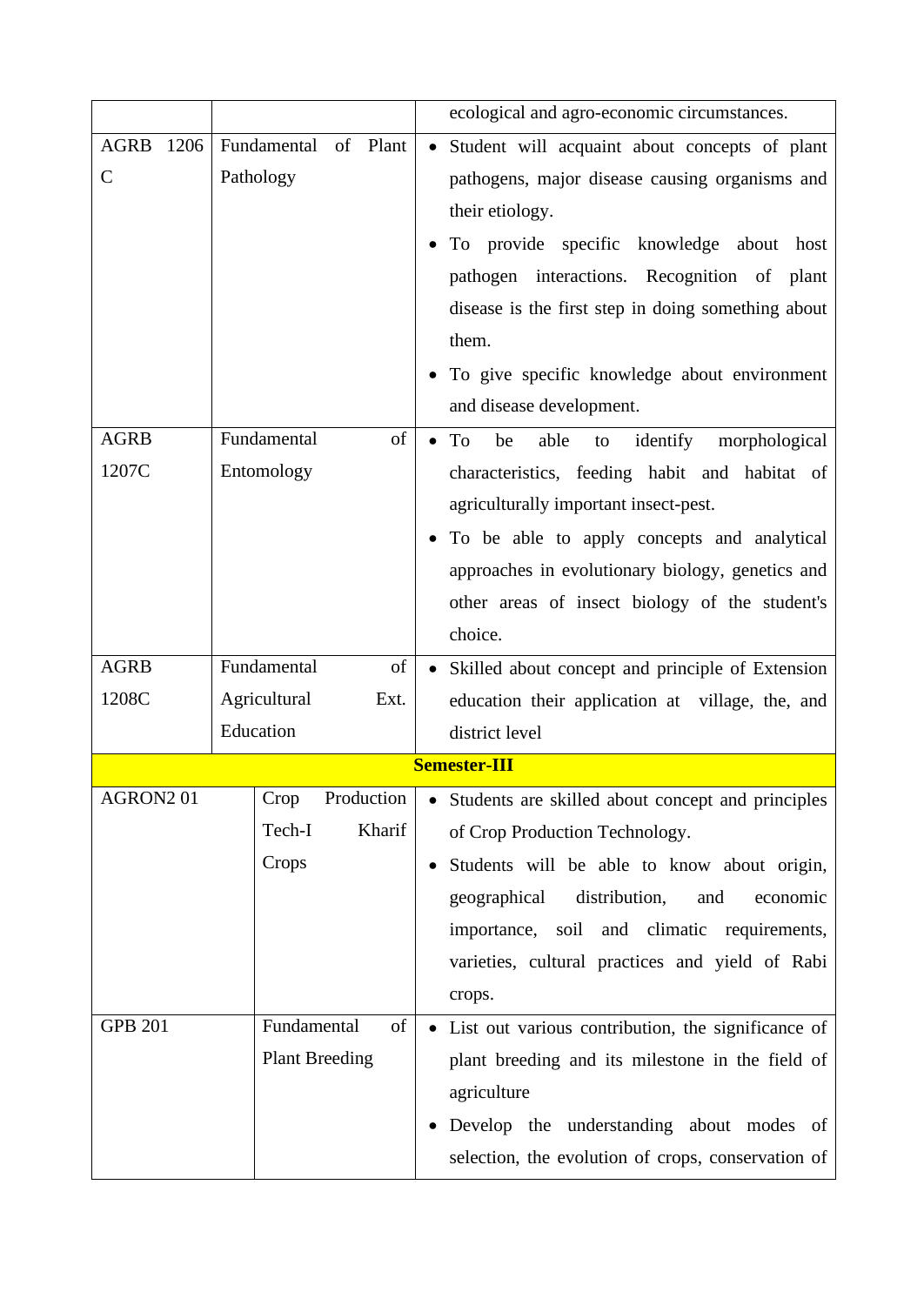|                 |                     | genetic resources, population genetics<br>and              |
|-----------------|---------------------|------------------------------------------------------------|
|                 |                     | significance of IPR in crop improvement                    |
|                 |                     | plan the breeding objectives and implementation            |
|                 |                     | of different selection methods and hybridization           |
|                 |                     | techniques for various field crop                          |
|                 |                     | Distinguish the breeding method for self, cross            |
|                 |                     | and asexually propagated crops.                            |
|                 |                     | Students skilled about concept and principle of            |
|                 |                     | breeding and their application to develop variety.         |
|                 |                     | Identify sources of genetic variation to conduct           |
|                 |                     | breeding programme.                                        |
|                 |                     | To identify characteristics of self and cross              |
|                 |                     | pollinated plants. Appreciate the issues associated        |
|                 |                     | with breeding plants in commercial setting.                |
|                 |                     | To understand the application of conventional              |
|                 |                     | breeding and gene technology approaches in                 |
|                 |                     | breeding programmes.                                       |
| <b>ECO 201</b>  | Agricultural        | • Explain the broad feature of Indian financial            |
|                 | Finance<br>&        | institutions with instruments to control credit in         |
|                 | cooperation         | the country.                                               |
|                 |                     | To apply economics principles to understand the            |
|                 |                     | conduct and performance of the agricultural                |
|                 |                     | industry.                                                  |
| AGRI-ENG 201    | Farm Machinery &    | Students Skilled about concept and principle of            |
|                 | Power               | Mechanization and their application to develop             |
|                 |                     | new technology for smooth completion of agri               |
|                 |                     | field work.                                                |
| <b>HORT 201</b> | Production<br>Tech. | skilled<br>practical<br><b>Students</b><br>knowledge<br>on |
|                 | for Vegetable $\&$  | production techniques of vegetables and spices,            |
|                 | spices              | Importance in human nutrition and national                 |
|                 |                     | economy, quality requirement and managing skill            |
|                 |                     | for solving field problems.                                |
| <b>LPM 201</b>  | Livestock Poultry   | Students learn about to develop and evaluate               |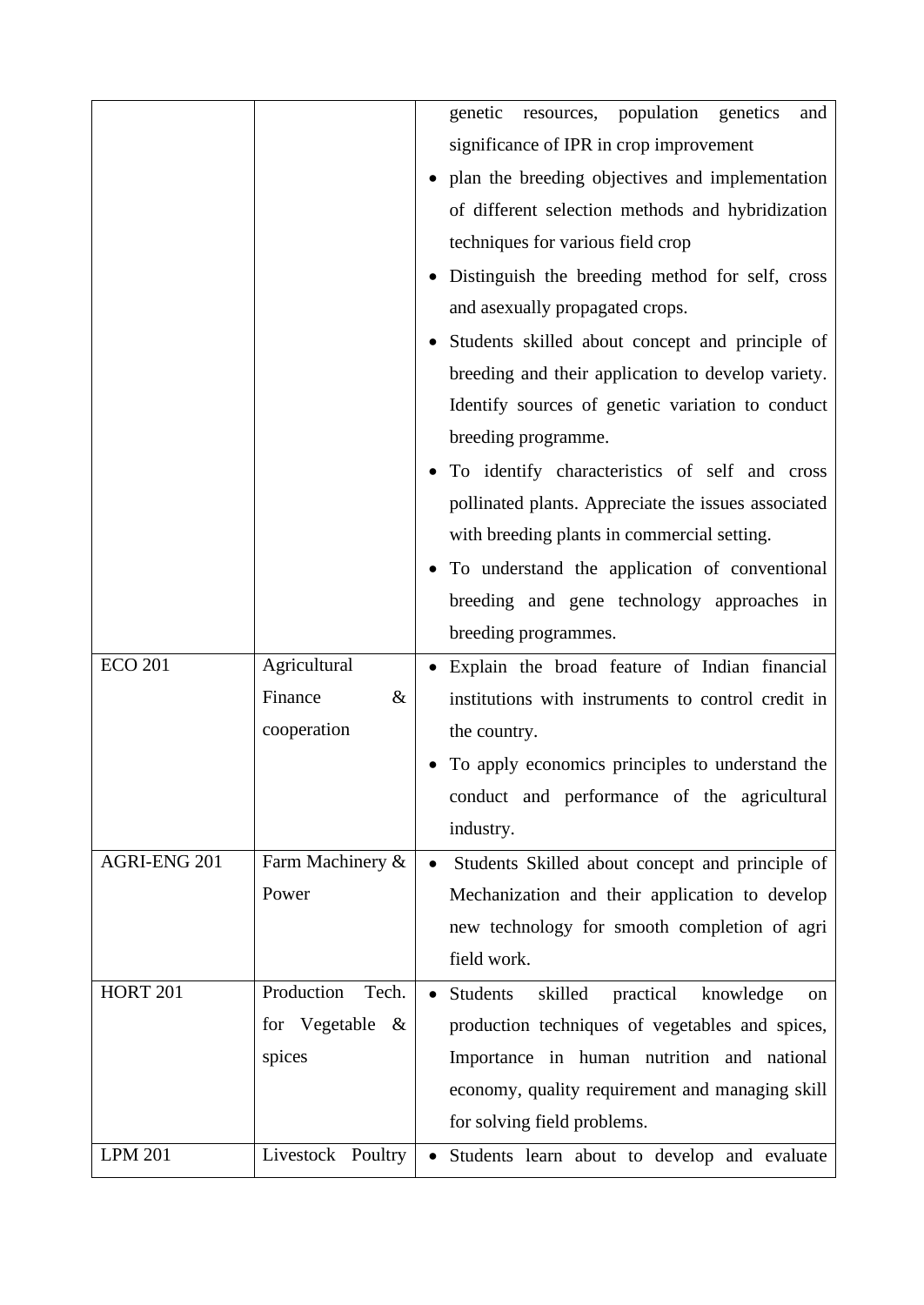| <b>EVS 201</b>  | Mngt.<br>Environmental<br>studies<br>and<br>disaster<br>management | animal production and management systems by<br>knowledge<br>integrating<br>of animal<br>genetics,<br>nutrition,<br>reproduction, and other<br>relevant<br>disciplines and applying scientific and quantitative<br>reasoning to challenges.<br>Learn about the concepts of natural resources,<br>Food resources, mineral resources, Concept of<br>non Conventional energy resources, types and<br>various applications of renewable resources and<br>current potentials of energy resources. Ecosystem |
|-----------------|--------------------------------------------------------------------|-------------------------------------------------------------------------------------------------------------------------------------------------------------------------------------------------------------------------------------------------------------------------------------------------------------------------------------------------------------------------------------------------------------------------------------------------------------------------------------------------------|
|                 |                                                                    | Links between environmental components and<br>their role and types of ecosystems.                                                                                                                                                                                                                                                                                                                                                                                                                     |
|                 |                                                                    | <b>Semester-IV</b>                                                                                                                                                                                                                                                                                                                                                                                                                                                                                    |
| AGRON 202       | Crop Production Tech-I<br>Rabi Crops                               | • Students are skilled about concept and principles<br>of Crop Production Technology. Students will be<br>able<br>know<br>about<br>origin, geographical<br>to<br>distribution, and economic importance, soil and<br>climatic requirements, varieties, cultural practices<br>and yield of Rabi crops.                                                                                                                                                                                                  |
| <b>HORT 202</b> | Production<br>tech.<br>ornamental crop and LS                      | Students Skilled about to set up business related to<br>ornamental crops and landscaping, to develop<br>effective ideas related to collecting, processing<br>and marketing of ornamental and flower crops and<br>their cultivation practices.                                                                                                                                                                                                                                                         |
| <b>SOIL 201</b> | Problematic<br>soils<br>and<br>their mangt.                        | • To provide knowledge about waste land and<br>problematic soils in India and management of the<br>soils. Knowledge of different reclamation and<br>management practices for the development of the<br>soils. To Understand different factors responsible<br>for saline, sodic and acidic soils and their<br>properties.                                                                                                                                                                              |
| <b>HORT 203</b> | Prod. Tech of fruit and<br>Plantation crop                         | Students are able to know importance of different<br>fruit<br>and plantation.<br>Students<br>crops<br>will<br>understand package of practices for the major                                                                                                                                                                                                                                                                                                                                           |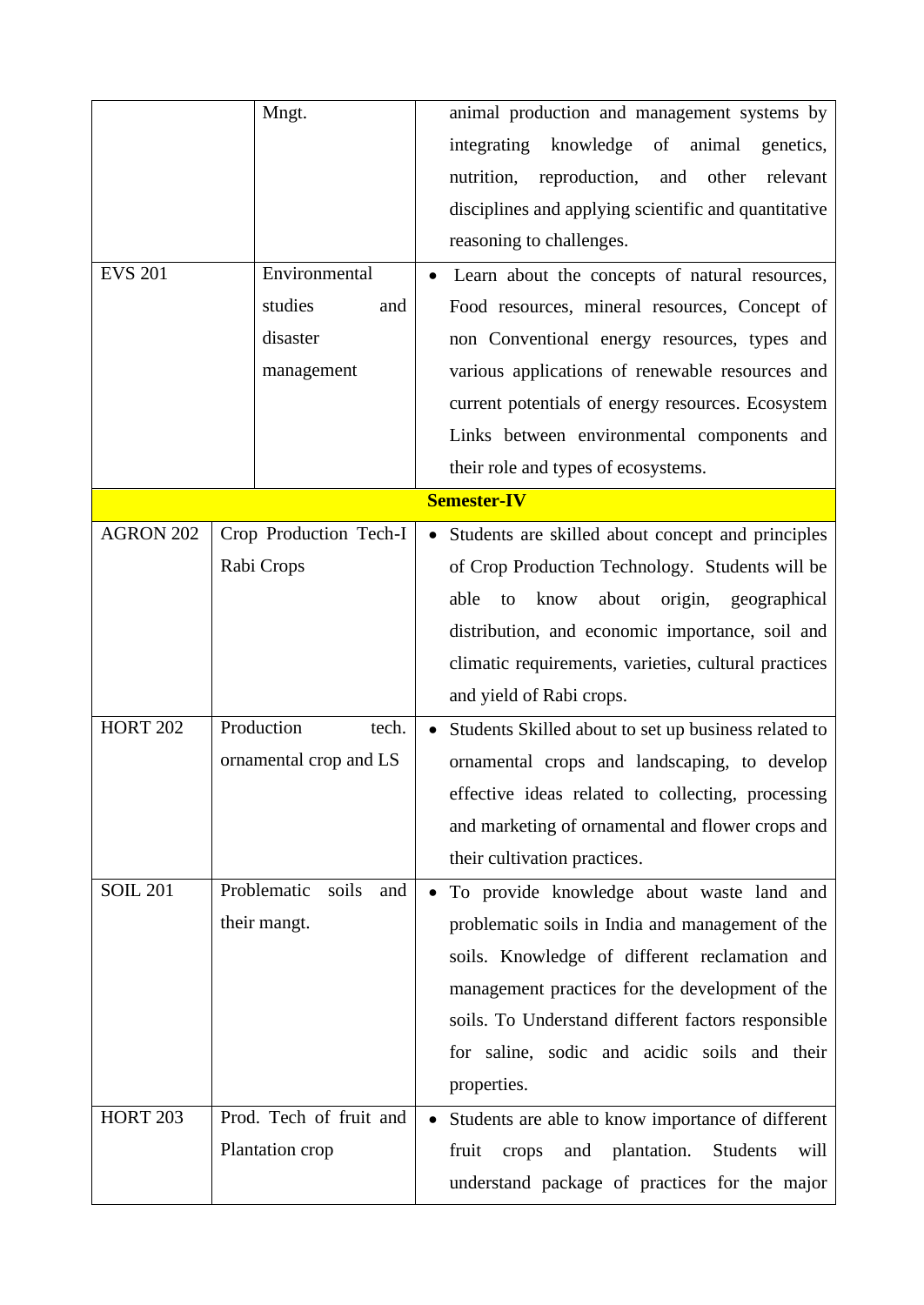|                  |                          | like<br>mango, banana,<br>crops<br>guava,<br>lemon,   |
|------------------|--------------------------|-------------------------------------------------------|
|                  |                          | pineapple, rubber, tea etc. To understanding the      |
|                  |                          | concept of high density planting in different fruit   |
|                  |                          | crops.                                                |
| <b>GPB 203</b>   | Principles of Seed tech. | explain with scope and importance of seed             |
|                  |                          | technology in agriculture and the role of officials   |
|                  |                          | and legislation, seed act and seed order in quality   |
|                  |                          | seed production                                       |
|                  |                          | Develop an understanding of various<br>seed           |
|                  |                          | production techniques for different field crops, the  |
|                  |                          | importance of maintenance of purity of crop           |
|                  |                          | varieties, and factors causing deterioration of       |
|                  |                          | variety.                                              |
|                  |                          | Execution of various phases of seed certification,    |
|                  |                          | field inspection, and seed purity testing             |
|                  |                          | Analyze the factors related to genetic and physical   |
|                  |                          | purity of seed and its health status of seeds of a    |
|                  |                          | variety during seed processing.                       |
| <b>AGRON 203</b> | Farming<br>system<br>and | The students will be able to explain the major        |
|                  | sustainable agriculture  | aspects of agricultural practices and traditions, the |
|                  |                          | relationships among culture, economics, politics,     |
|                  |                          | science, and agricultural development and to          |
|                  |                          | minimize agricultural pollution and sustain food      |
|                  |                          | production.                                           |
| <b>ECO 202</b>   | Agri- Marketing trade &  | Students Skilled about concept and principle farm     |
|                  | prices                   | planning budgeting and marketing                      |
| <b>AGROMET</b>   | Introductory<br>Agro-    | To understand roles of agrometeorology in             |
| 201              | meteorology and climate  | agriculture and its relation to other areas of        |
|                  | change                   | agriculture to acquaint with recent developments      |
|                  |                          | in agrometeorology with historical development        |
|                  |                          | of climate change.                                    |
|                  |                          | Agrometeorology or Agricultural meteorology           |
|                  |                          | studies meteorological and hydrological factors in    |
|                  |                          |                                                       |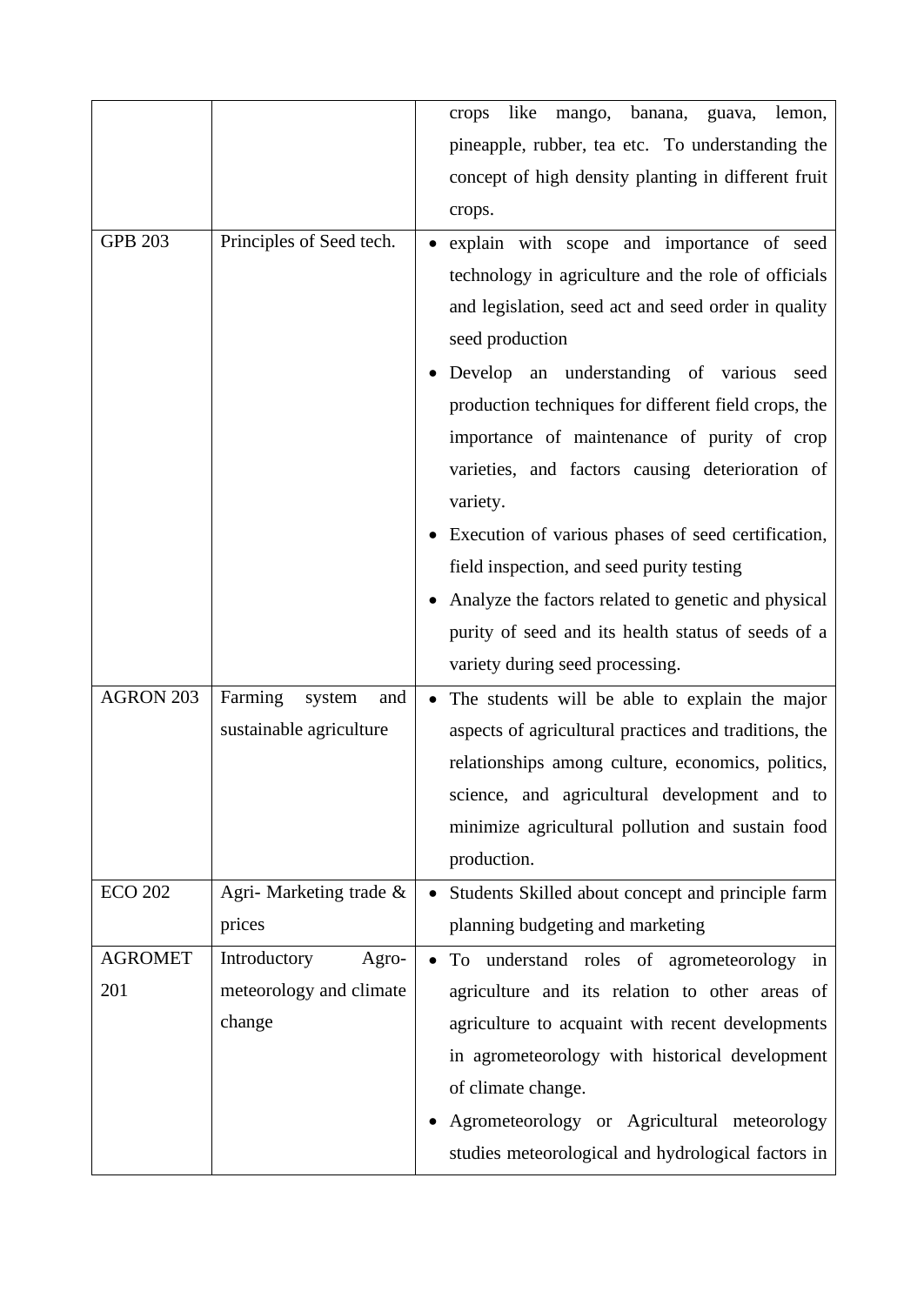|                 |                           | relation to agriculture.                                 |
|-----------------|---------------------------|----------------------------------------------------------|
|                 |                           | <b>Semester - V</b>                                      |
| <b>PATH 301</b> | Diseases of horticultural | • Students Skilled about concept and principle of        |
|                 | and<br>their<br>crops     | of<br>horticultural<br>Diseases<br>crops<br>and<br>their |
|                 | management                | management                                               |
| <b>HORT 301</b> | Production<br>tech.       | • Students Skilled about concept and principle of        |
|                 | ornamental crop and LS    | Production tech. ornamental crop and LS<br>and           |
|                 |                           | economical importance                                    |
|                 | Principles<br>of<br>food  | • Student will learn food nutrient concept and post      |
| <b>FSM 301</b>  | science and PHT           | harvest handling of fruit and crops and food safety      |
| <b>EXT 301</b>  | Fundamentals<br>of        | Students Skilled about concept and principle of          |
|                 | agricultural extension    | extension<br>education<br>activity<br>community          |
|                 |                           | development programme                                    |
| <b>GPB 301</b>  | Crop improvement          | Remember the evolutionary history of important           |
|                 |                           | field crops along with their centre of origin, its       |
|                 |                           | wild species and wild relatives that can be utilized     |
|                 |                           | in crop improvement                                      |
|                 |                           | Develop the understanding of<br>germplasm                |
|                 |                           | utilization,<br>conservation,<br>and<br>genetics<br>of   |
|                 |                           | qualitative and quantitative characters, and their       |
|                 |                           | inheritance.                                             |
|                 |                           | breeding procedures<br>Analyze<br>methods<br>and         |
|                 |                           | breeding objectives in different crop important for      |
|                 |                           | the development of improved varieties                    |
| <b>BIOT 301</b> | Introduction<br>to        | Students Skilled about concept and bio technique         |
|                 | biotechnology             | and tissue culture, media preparation                    |
|                 |                           | <b>Semester-VI</b>                                       |
| <b>PATH 302</b> | Integrated<br>and<br>pest | Student will know<br>the<br>common<br>pests<br>and       |
|                 | disease management        | pathogens of different diseases.                         |
|                 |                           | Student acquire the knowledge about etiology, and        |
|                 |                           | symptoms of these diseases which helps in                |
|                 |                           | diagnosis of the diseases of field and horticultural     |
|                 |                           | crops By knowing means of dispersal of these             |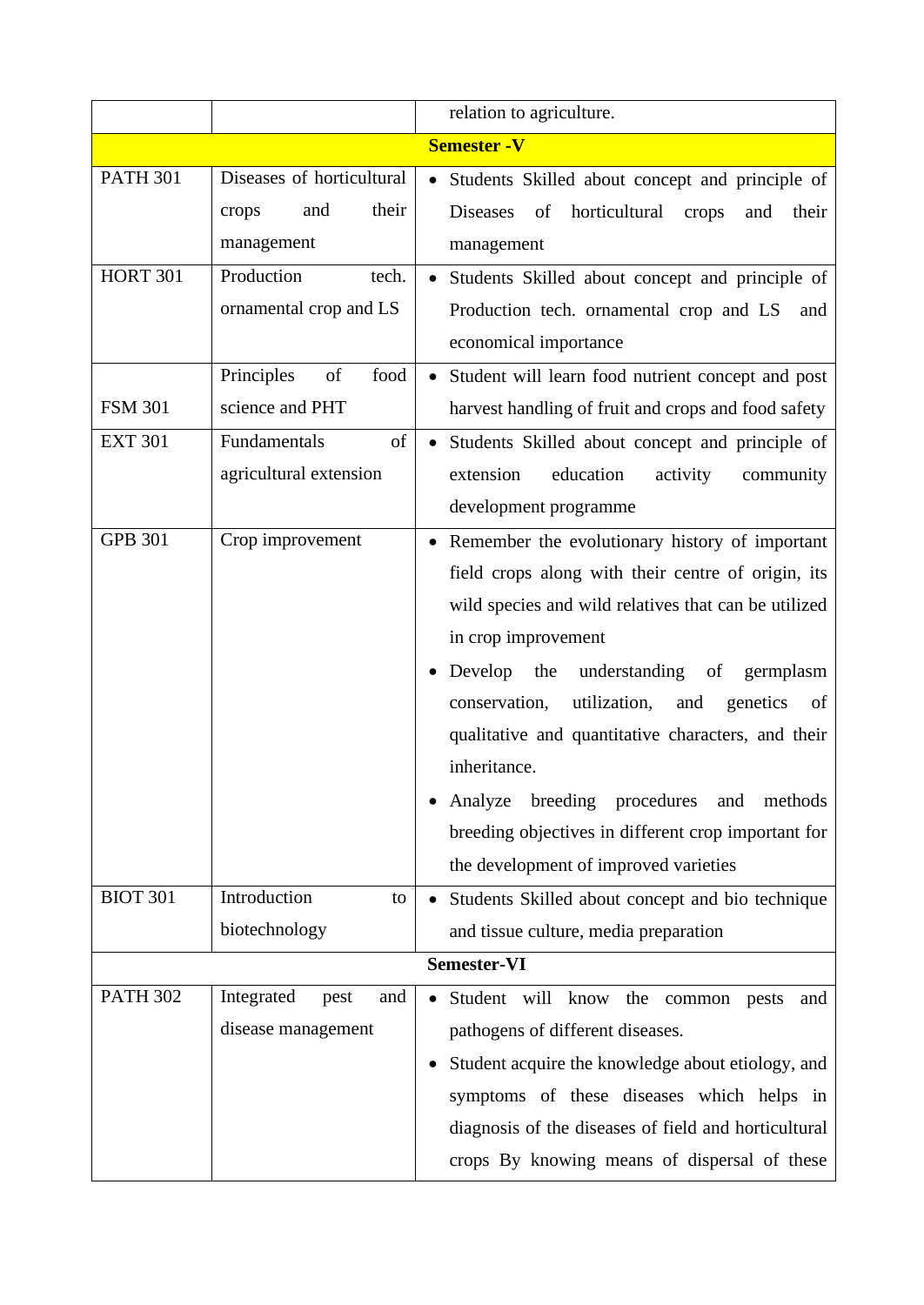|                     |                              | diseases suitable management methods can be                        |
|---------------------|------------------------------|--------------------------------------------------------------------|
|                     |                              | applied.                                                           |
|                     |                              | Eco-friendly<br>suitable<br>economically<br>and                    |
|                     |                              | management practices may be adopted.                               |
| <b>HORT 302</b>     | Post<br>harvest              | Students understand the post harvest technology                    |
|                     | of<br>management             | and value addition of horticultural crops, work                    |
|                     | horticultural crops and      | space, tool and equipment design for PHT and                       |
|                     | value addition               | value addition.                                                    |
|                     |                              | various<br>certification<br>To<br>study<br>the<br>and              |
|                     |                              | accreditation i.e. FPO, ISO and other leveling.                    |
| <b>FOOD 301</b>     | Dairy technology             | Students learn about milk processing and milk                      |
|                     |                              | products.                                                          |
|                     |                              | About milk adulteration and quality improvement.                   |
|                     |                              | Packaging and marketing of milk products.                          |
| AGRON 301           | Principles<br>of<br>organic  | Students learn about production techniques of<br>$\bullet$         |
|                     | farming                      | organic farming and certification procedure.                       |
|                     |                              | To identify the health, environment and economic                   |
|                     |                              | benefits of organic farming                                        |
| COMP <sub>301</sub> | applications<br>Computer     | • Learn about the use of Decision support systems,                 |
|                     | in agriculture               | Agriculture Expert System and Soil Information                     |
|                     |                              | Systems in Agriculture.                                            |
| <b>SOIL 301</b>     | Analytical techniques in     | To determine the level of availability of nutrients                |
|                     | soil, plant, fertilizers and | in soil, plant and water.                                          |
|                     | water                        | To predict the increase in yield and profitability of<br>$\bullet$ |
|                     |                              | fertilization                                                      |
| <b>HORT 301</b>     | Production<br>technology     | Students learn about the use of medicinal and                      |
|                     | spices,<br>plantation,<br>of | aromatic herbs sustainably. To set up business                     |
|                     | medicinal and aromatic       | related to medicinal, aromatic and landscaping. To                 |
|                     | plants                       | develop effective ideas related to cultivation                     |
|                     |                              | practices, processing and marketing herbal natural                 |
|                     |                              | sources.                                                           |
|                     |                              | <b>Semester-VII</b>                                                |
| <b>PATH-401</b>     | Mushroom cultivation         | Students learn<br>about the<br>cultivation<br>various              |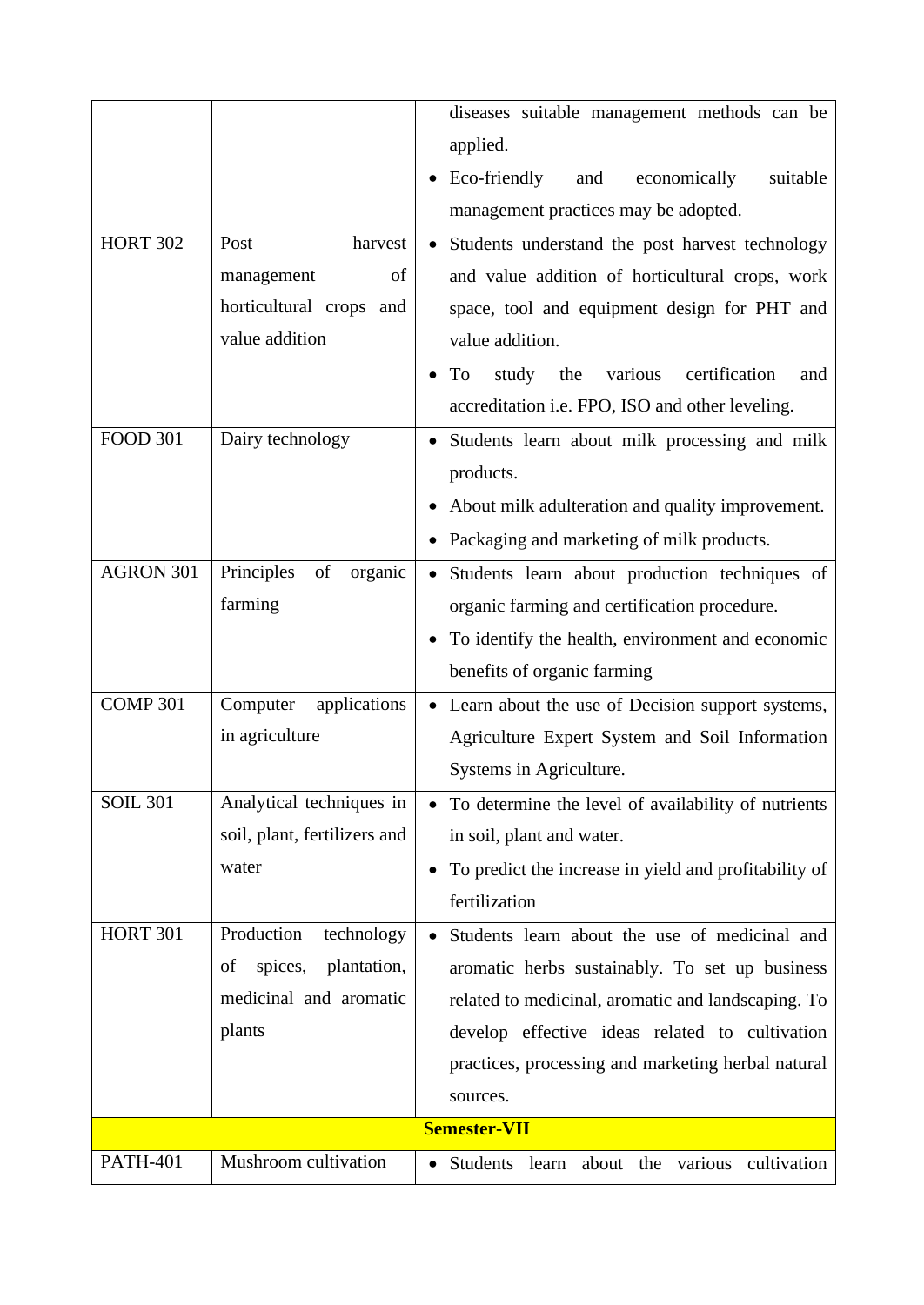|                 |                             | techniques<br>practices<br>and<br>for<br>mushroom               |
|-----------------|-----------------------------|-----------------------------------------------------------------|
|                 |                             | cultivation. They are able to plan and manage                   |
|                 |                             | mushroom farming at commercial level.                           |
| <b>ENTO 401</b> | Apiculture,<br>sericulture, | Students can adopt apiculture, sericulture and lac<br>$\bullet$ |
|                 | pisciculture<br>and<br>lac  | culture as an entrepreneur according to agro                    |
|                 | culture                     | climatic zone. To understand commercial methods                 |
|                 |                             | of rearing, equipment, seasonal management,                     |
|                 |                             | insect pest and disease and important species for               |
|                 |                             | commercial use of honey bee, silkworm and lac                   |
|                 |                             | insect. Identification of different bio control                 |
|                 |                             | agents (Predator, Parasite and Parasitoids) and                 |
|                 |                             | their use for sustainable pest management.                      |
| <b>ABM 401</b>  | Agri-business               | Students learn about the analysis of business<br>$\bullet$      |
|                 | Management                  | environment in order to identify business                       |
|                 |                             | opportunities, Specify the basic performance                    |
|                 |                             | indicators of entrepreneurial activity.                         |
| AGRON 401       | Principles and practices    | <b>Students</b><br>why<br>learn<br>about<br>undertake<br>to     |
|                 | of weed management          | environmental weed control, different approaches                |
|                 |                             | of weed management, harmful and beneficial                      |
|                 |                             | effects of weeds in Agriculture. Students will be               |
|                 |                             | acquainted planning for weed management and                     |
|                 |                             | weed management processes.                                      |
| AGRON 402       | Farming<br>system<br>and    | The students will be able to explain the major<br>$\bullet$     |
|                 | sustainable agriculture     | aspects of agricultural practices and traditions, the           |
|                 |                             | relationships among culture, economics, politics,               |
|                 |                             | science, and agricultural development and to                    |
|                 |                             | minimize agricultural pollution and sustain food                |
|                 |                             | production.                                                     |
| AGRON 403       | Rainfed<br>farming<br>and   | Study about rain water use for a larger area by<br>$\bullet$    |
|                 | watershed management        | suitable<br>watershed<br>management<br>techniques.              |
|                 |                             | Conservation of soil by adopting latest soil                    |
|                 |                             | conservation techniques will help in obtaining                  |
|                 |                             | higher production of Rainfed crops.                             |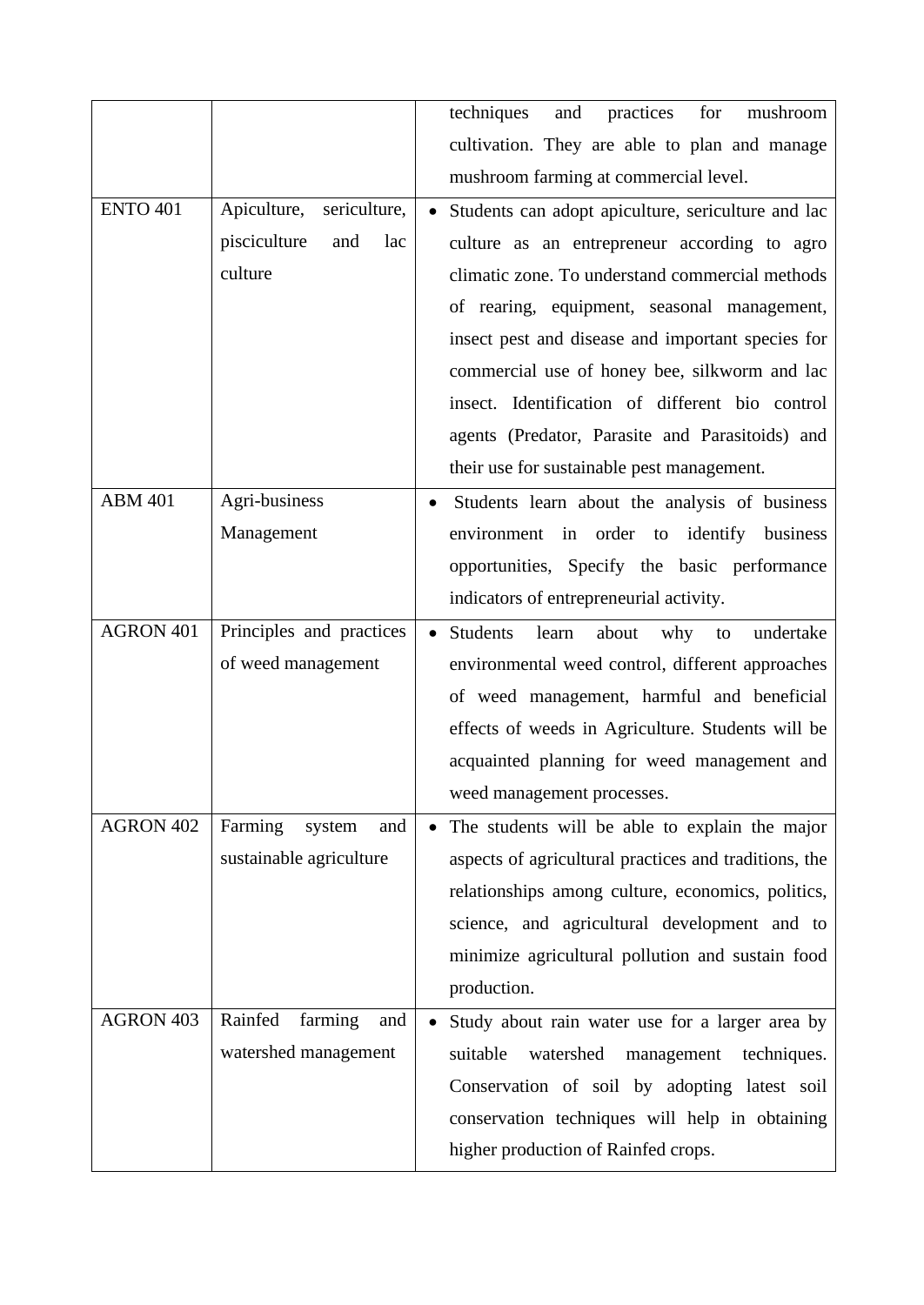| AGRON 404       | Modern concepts in crop  | Students learn about the concept of "doing the            |
|-----------------|--------------------------|-----------------------------------------------------------|
|                 | production               | right thing in the right place at the right time" has     |
|                 |                          | a strong intuitive appeal which gives farmers the         |
|                 |                          | ability to use all operations and crop inputs more        |
|                 |                          | effectively. More effective use of inputs results in      |
|                 |                          | greater crop yield and/or quality, without polluting      |
|                 |                          | the environment.                                          |
| AGRON 405       | Principles and practices | • To learn about water resources in India.                |
|                 | of water management      | To learn about methods and criteria of irrigation         |
|                 |                          | in different crops.                                       |
|                 |                          | To learn about measurement and quality of                 |
|                 |                          | irrigation water.                                         |
| <b>HORT 401</b> | Nursery management of    | · To supply elite planting material of highest            |
|                 | horticultural crops      | possible quality for establishment of<br>new              |
|                 |                          | orchards.                                                 |
|                 |                          | • Learn about propagation methods in nurseries.           |
| <b>HORT 402</b> | Commercial<br>fruit      | To know importance of different fruit crops.<br>$\bullet$ |
|                 | production               | Students will understand canopy architecture for          |
|                 |                          | higher productivity in mango and grapes. Students         |
|                 |                          | will understand package of practices for the major        |
|                 |                          | like<br>banana,<br>crops<br>mango,<br>guava,<br>lemon,    |
|                 |                          | pineapple etc. To understanding the concept of            |
|                 |                          | high density planting in different fruit crops            |
| <b>HORT 403</b> | Commercial<br>vegetable  | Students<br>skilled<br>practical<br>knowledge<br>on       |
|                 | production               | production techniques of vegetables and spices,           |
|                 |                          | Importance in human nutrition and national                |
|                 |                          | economy, quality requirement and managing skill           |
|                 |                          | for solving field problems.                               |
| <b>HORT 404</b> | Commercial floriculture  | Students Skilled about to set up business related to      |
|                 | landscape<br>and         | ornamental crops and landscaping, to develop              |
|                 | architecture             | effective ideas related to collecting, processing         |
|                 |                          | and marketing of ornamental and flower crops and          |
|                 |                          | their cultivation practices.                              |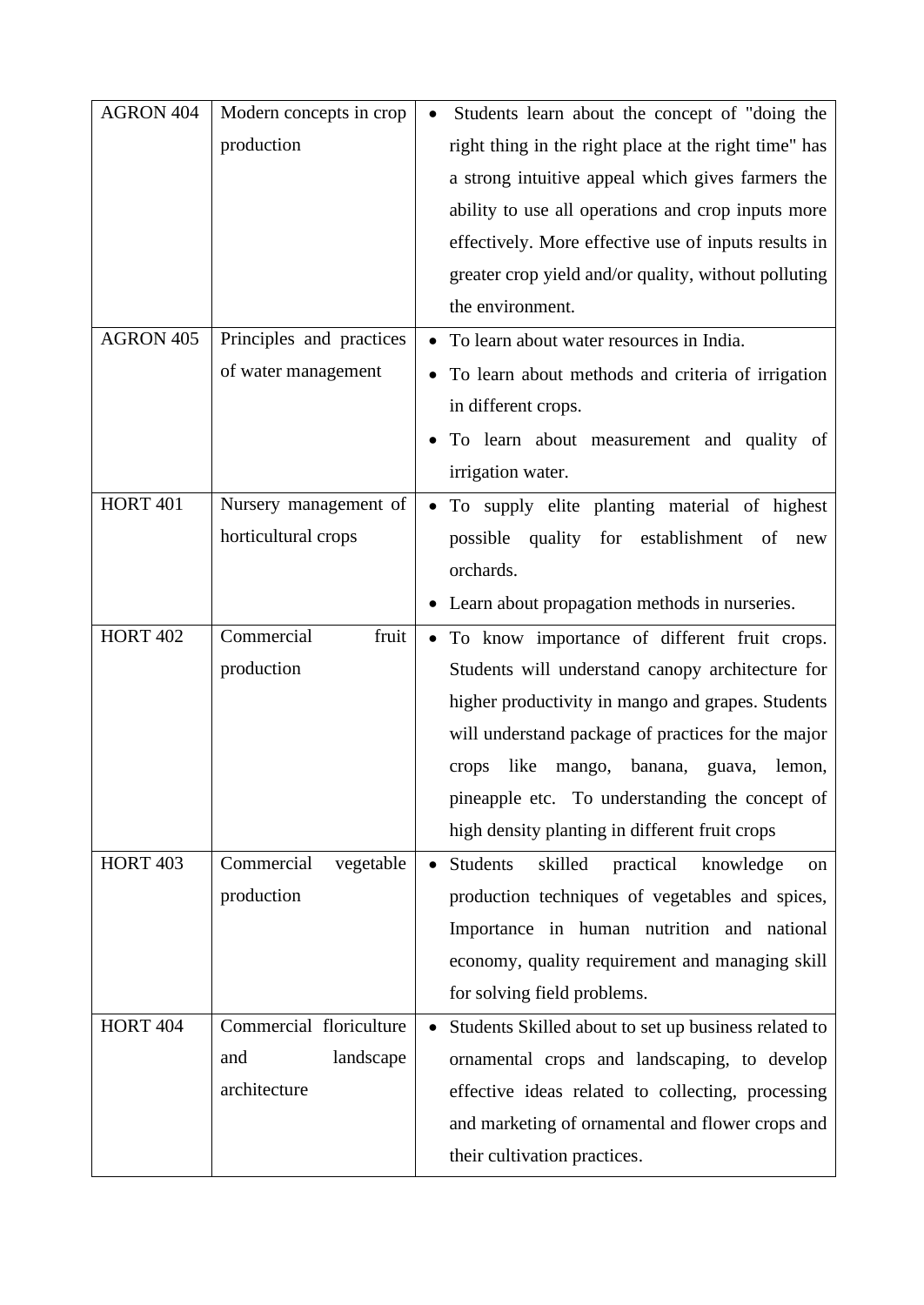| <b>HORT 405</b>      | production<br>of<br>Seed     | Learn about supply the disease free seed in the    |  |  |
|----------------------|------------------------------|----------------------------------------------------|--|--|
|                      | horticultural crops          | market to get the environment friendly cultivation |  |  |
|                      |                              | of horticultural crops. To increase the farm       |  |  |
|                      |                              | income by producing high yielding disease free     |  |  |
|                      |                              | quality seed and decrease the cost of cultivation  |  |  |
|                      |                              | also. Production of hybrid seed of different crops |  |  |
|                      |                              | to increase the farm income.                       |  |  |
| <b>Semester-VIII</b> |                              |                                                    |  |  |
| <b>EXT 401</b>       | Extension                    | Learn about education, Extension Programme         |  |  |
|                      | methodologies<br>and         | planning Meaning, Process, Principles and Steps    |  |  |
|                      | communication skills for     | in Programme Development. Extension systems in     |  |  |
|                      | technology transfer          | India: Extension efforts in Pre-independence era.  |  |  |
|                      |                              | New trends in agriculture extension: privatization |  |  |
|                      |                              | extension. Monitoring and evaluation – concept     |  |  |
|                      |                              | and definition, monitoring, and evaluation of      |  |  |
|                      |                              | Extension programmes, Transfer of Technology-      |  |  |
|                      |                              | Concept and models.                                |  |  |
| AGRON 406            | Fertilizer use<br>in<br>crop | To understand essentiality of plant nutrients and  |  |  |
|                      | production                   | mechanism of nutrient transport to plant and       |  |  |
|                      |                              | factor affecting nutrient availability.            |  |  |
|                      |                              | To be able about procedure of soil testing and     |  |  |
|                      |                              | establish soil testing laboratory in future as a   |  |  |
|                      |                              | entrepreneur.                                      |  |  |
| AGRON 407            | Cropping system              | To learn about different types of cropping systems |  |  |
|                      |                              | according to climatic conditions.                  |  |  |
|                      |                              | To learn about efficient use of all available      |  |  |
|                      |                              | resources to obtain higher net returns.            |  |  |
| AGRON 408            | Water management and         | To learn about methods and criteria of irrigation  |  |  |
|                      | micro irrigation             | in different crops.                                |  |  |
|                      |                              | To learn about measurement and quality of          |  |  |
|                      |                              | irrigation water.                                  |  |  |
|                      |                              | To learn about the installation and management of  |  |  |
|                      |                              | micro irrigation methods                           |  |  |